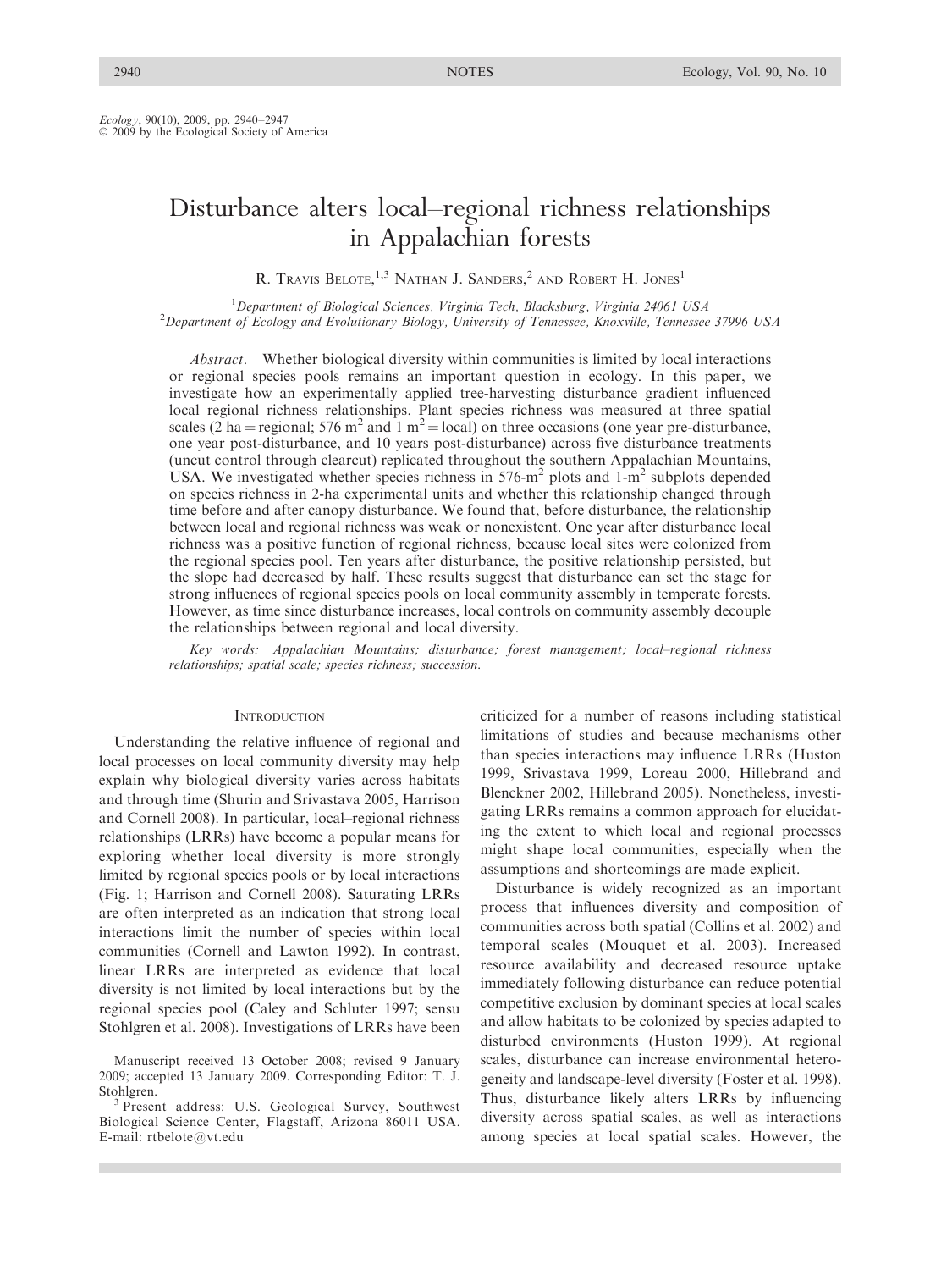extent to which disturbance modifies LRRs has been little examined.

Mouquet et al. (2003) developed a simulation model to investigate local-regional richness relationships through time during community assembly. Their model predicted that LRRs would change through time reflecting the influence of colonization during initial establishment and competition as the community reached equilibrium (Fig. 1). In one of the only experimental studies to date that tested this model, Starzomski et al. (2008) found no relationship between regional diversity and local diversity during community assembly of microarthropods in moss patches. No studies, to our knowledge, have investigated LRRs through time after experimentally disturbing natural systems across a range of disturbance intensities.

In this paper, we use data from an ongoing experiment in forests of the southern Appalachian Mountains to investigate whether disturbance alters LRRs of vascular plant species. An overall goal of the experiment is to investigate how disturbance caused by timber harvesting influences vascular plant diversity through time and across spatial scales ranging from 2 ha to  $1 \text{ m}^2$ . The disturbance treatments represent a gradient of canopy removal and associated forest floor disturbance created by different levels of tree harvesting (Belote et al. 2008). These forest sites have been sampled periodically, allowing the opportunity to examine LRRs over a 10-yr period following disturbance. We tested three specific predictions about the effects of disturbance on LRRs based on simulation and conceptual models (Mouquet et al. 2003; Fig. 1). First, we predicted that before disturbance LRRs would be asymptotic, suggesting limits to sampled individuals (sensu Loreau 2000) or species saturation in small scale plots (576 m<sup>2</sup> and 1 m<sup>2</sup>). Second, we predicted that after disturbance LRRs would become linear and the community unsaturated via colonization of new species (Belote et al. 2008). Third, we predicted that LRRs would change through time as local community processes intensify and prevent colonization of species from the surrounding region (Fig. 1; Mouquet et al. 2003).

# **METHODS**

# Study sites

Seven sites (experimental blocks) were chosen in the Appalachian Mountains of southwestern Virginia and northeastern West Virginia, USA (Fig. 2; Belote et al. 2008). Sites were selected to represent similar overstory composition and age and were dominated by Quercus spp. (oaks) with other hardwood species common throughout the overstory. The understory at the sites is diverse with more than 700 native species, including a variety of understory trees (e.g., Sassafras albidum (Nutt.) Nees, Nyssa sylvatica (Marsh.)), shrubs (e.g., Rhododendron spp., Vaccinium spp.), lianas (e.g., Smilax



FIG. 1. Predicted diversity response of forest plant communities following canopy disturbance (after Mouquet et al. [2003] and Starzomski et al. [2008]). Each point on the curve represents a sampling period where local and regional richness relationships are assessed (shown in top panels). (A) Before disturbance, strong species interactions lead to saturating local– regional richness relationships (LRR). (B) Immediately following disturbance, colonization of species leads to an unsaturated LRR. (C) After canopy closure, dominant trees once again reduce local diversity, leading to a saturating LRR.

spp.), graminoids (e.g., Carex spp., Dichanthelium spp.), and herbaceous monocots (e.g., members of Liliaceae and Orchidaceae) and dicots (e.g., species from Asteraceae and Rosaceae). Sites are located on similar topographic positions with generally south-facing, moderate slopes (10–40%) and intermediate elevations (600–1200 m). Soils at all sites are rocky, well-drained, acidic, and derived from sandstone and shale residuum and colluvium. For additional information about the sites, see Hood (2001).

#### Disturbance treatments

At each of the seven sites, five 2-ha experimental units (EUs) were established with no buffer between units (Fig. 2). Nested within each EU, three permanent 576  $m<sup>2</sup>$  (24  $\times$  24 m) plots were arranged so that they were 23 m from the EU edge and were separated by an azimuth of  $120^{\circ}$  from EU center. Six 1-m<sup>2</sup> subplots were nested within each  $576\text{-m}^2$  plot (subplots were located along plot perimeters). Disturbance treatments were applied to the 2-ha experimental units between 1993 and 1998, during the non-growing season. Treatments were randomly assigned to EUs within each site, and included a range of overstory removal, from clearcut (95% basal area removed), leave-tree harvest (74% of basal area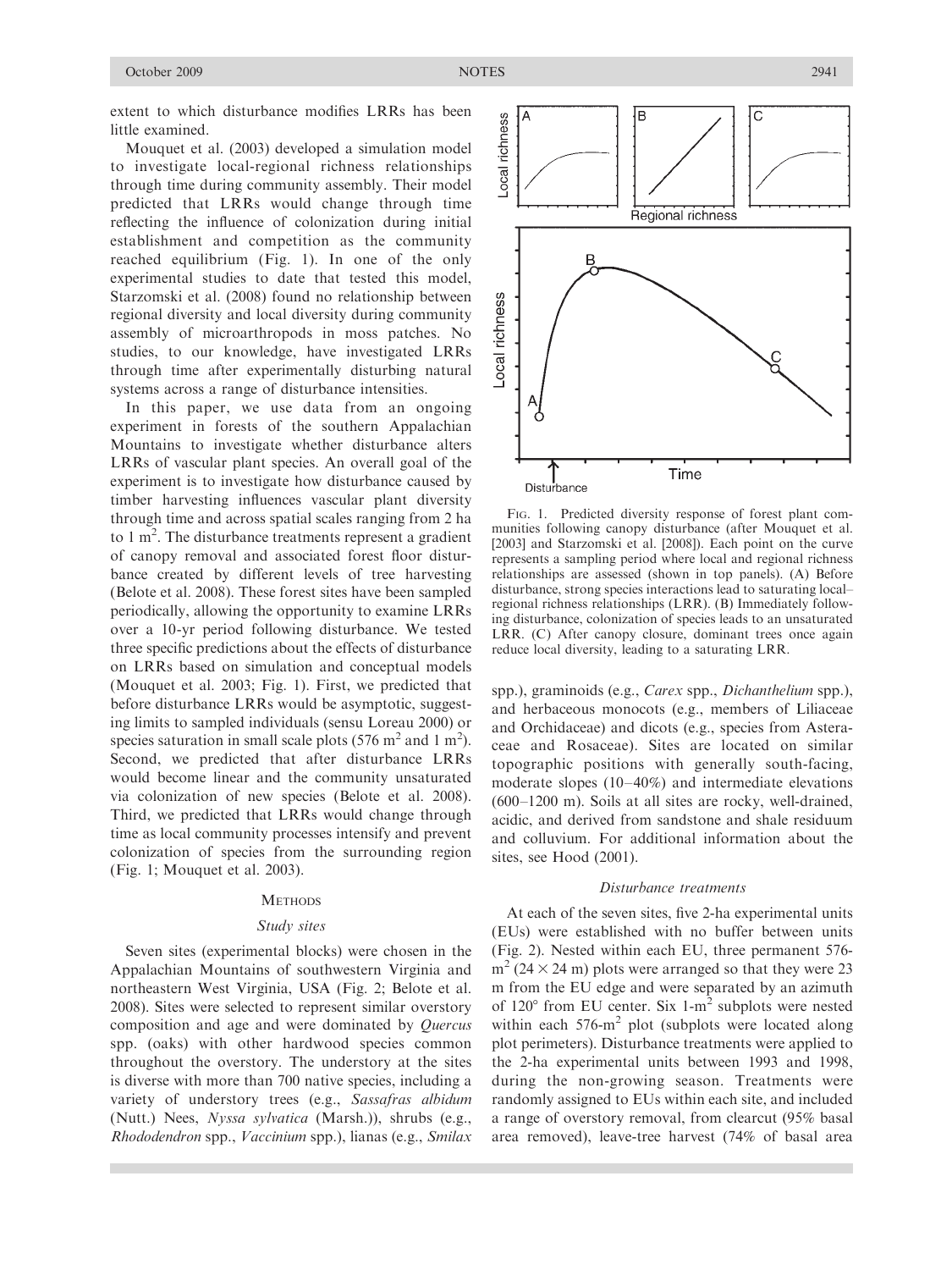

FIG. 2. Study site locations within Appalachian region of Virginia and West Virginia, USA, with site and sampling design detailed. Regional richness was considered to be richness measured at the entire 2-ha experimental unit, and local richness was measured at either the 576-m<sup>2</sup> plots or 1-m<sup>2</sup> subplots. State abbreviations are: OH, Ohio;  $\hat{K}Y$ , Kentucky; WV, West Virginia; VA, Virginia; TN, Tennessee; NC, North Carolina. Treatment codes are shown only as an example:  $CON = control$ ;  $HB = herbicide$ ;  $SW =$  shelterwood;  $LV =$  leave tree;  $CC =$  clearcut.

removed leaving a few dominants), shelterwood harvest (56% of basal area removed), understory herbicide (removal of suppressed trees via basal application of herbicide), to uncut control. Two additional treatments were originally included in the design but were not reinventoried during the 10-year post-disturbance sampling. Control treatments were intended to represent areas that experience no disturbance related to timber harvesting. However, during treatment application of nearby sites, some disturbance associated with skid trails and diffuse light from adjacent treatments occurred within some uncut control EUs. These disturbances were mostly restricted to the edges of the EUs, but did influence species diversity in the control treatments. One West Virginia site did not include the understory herbicide treatments and we did not resample the leave-tree harvest treatment at this site; thus the experimental set-up is an unbalanced randomized block design consisting of a total of 33 EUs.

# Data collection

Data were collected at three sampling times to determine how LRRs might change through time. Specifically, data were collected one year prior to disturbance treatment application with the exception of one site where pre-disturbance data were collected two years prior to harvesting disturbance (Hood 2001). Sites were resampled one or two years following disturbance and again nine to eleven years following disturbance. For all analyses we consider and refer to the initial post disturbance sampling as one year postdisturbance and the second resample as 10-year postdisturbance. At each sampling period, presence of all herbaceous and woody plant species were recorded at each of the three scales (EU = 2 ha; plot = 576 m<sup>2</sup>; and subplot =  $1 \text{ m}^2$ ) and used to document species richness at each scale (Fig. 2). Richness was averaged across plots and subplots within experimental units to generate mean richness sampled at  $576 \text{ m}^2$  or 1 m<sup>2</sup>, respectively. Because our goal was to investigate the impact of disturbance on LRRs, we consider the scale at which disturbance treatments were applied (2-ha experimental units) to represent the ''regional'' species pool, and plots and subplots to represent local scales. These experimental units are large and contain considerable environmental variability compared to smaller plots and subplots (see Plate 1), though we recognize that other investigators often use ''regional'' to refer to spatial extents at much larger scales (e.g., watersheds, counties). See the Appendix for richness data.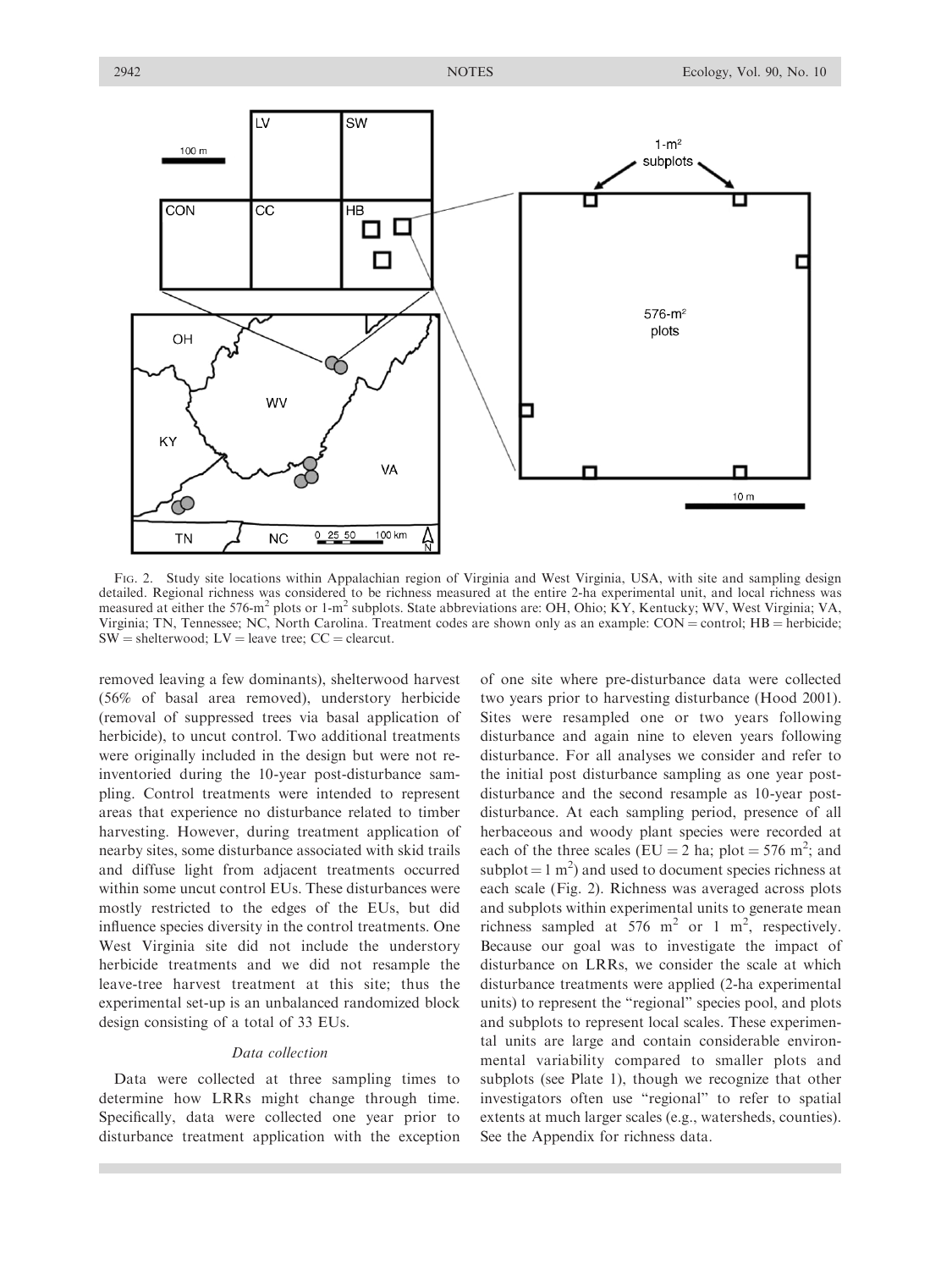

FIG. 3. Local–regional richness relationships across five timber-harvesting disturbance treatments and at three sampling times including pre-disturbance, one year post-disturbance, and 10 years post-disturbance. Control treatments are represented by circles, herbicide treatments are gray squares, shelterwood treatments are gray triangles, leave-tree treatments are dark gray diamonds, and clearcuts are black crosses.

#### Statistical analysis

We investigated relationships between species diversity of large experimental units (regional, 2 ha) and the smaller nested plots (local, 576 m<sup>2</sup> or 1 m<sup>2</sup>) at the three sampling times (pre-disturbance, one year post-disturbance, and 10 years post-disturbance) using mixed analysis of covariance models (PROC MIXED, SAS 9.1; SAS Institute 2003). First, we modeled how plot and subplot richness were related to 2-ha richness, disturbance treatment, sampling time, and their interactions while accounting for random block effects of site using the entire data set ( $N = 99$ ; 33 experimental units  $\times$  3 sampling times). By controlling for random effects of site, we were able to address some statistical concerns of previous LRR work by accounting for site variability in richness (Srivastava 1999). Separate models were analyzed for  $576 \text{--} m^2$  and  $1 \text{--} m^2$  richness.

If the models detected significant interactions with time, we ran separate analyses within each sampling time across treatments controlling for random site effects (N  $=$  33 experimental units). To investigate potential species saturation, we ran separate linear and quadratic models and calculated Akaike's information criteria (AIC) for each model. To investigate whether disturbance affected the LRR, we analyzed data within each treatment within each sampling time ( $N = 7$  or 6 sites, depending on the treatment) using PROC GLM (SAS 9.1). We used PROC GLM for the within sampling time and treatment analyses to generate least square parameter estimates (slopes) and to compare  $R^2$  values (PROC MIXED uses maximum likelihood parameter estimates).

We also investigated the effects of disturbance treatment and time on richness at each scale separately using a repeated measures analysis of covariance (PROC MIXED). We included site in the model as a random blocking factor and pre-disturbance richness as a covariate to account for pre-disturbance variability in diversity.

# **RESULTS**

When the entire data set was analyzed, local richness at the  $1-m^2$  scale was a function of richness at the 2-ha scale and sampling time (Fig. 3; 2-ha richness  $\times$  time: P  $<$  0.0001) and treatment (2-ha richness  $\times$  treatment: P = 0.04). Richness at the  $576\text{-m}^2$  scale depended on only the interaction between 2-ha richness and time (Fig. 3;  $P =$ 0.007). Within each sampling time ( $N = 33$  experimental units), quadratic models accounted for LRR relationships only one year after disturbance, and their fit was never better than linear models (Table 1). Therefore, all subsequent analyses and discussion focus on linear models. Before disturbance, no relationship existed between  $1-m^2$  richness and 2-ha richness (Table 1; Fig. 3). However, one year after disturbance,  $1-m^2$  richness was a function of 2-ha richness (Fig. 3), but by 10 years after disturbance, the relationship exhibited a shallower slope. The relationship between  $576\text{-m}^2$  richness and 2ha richness was positive at all three sampling times, but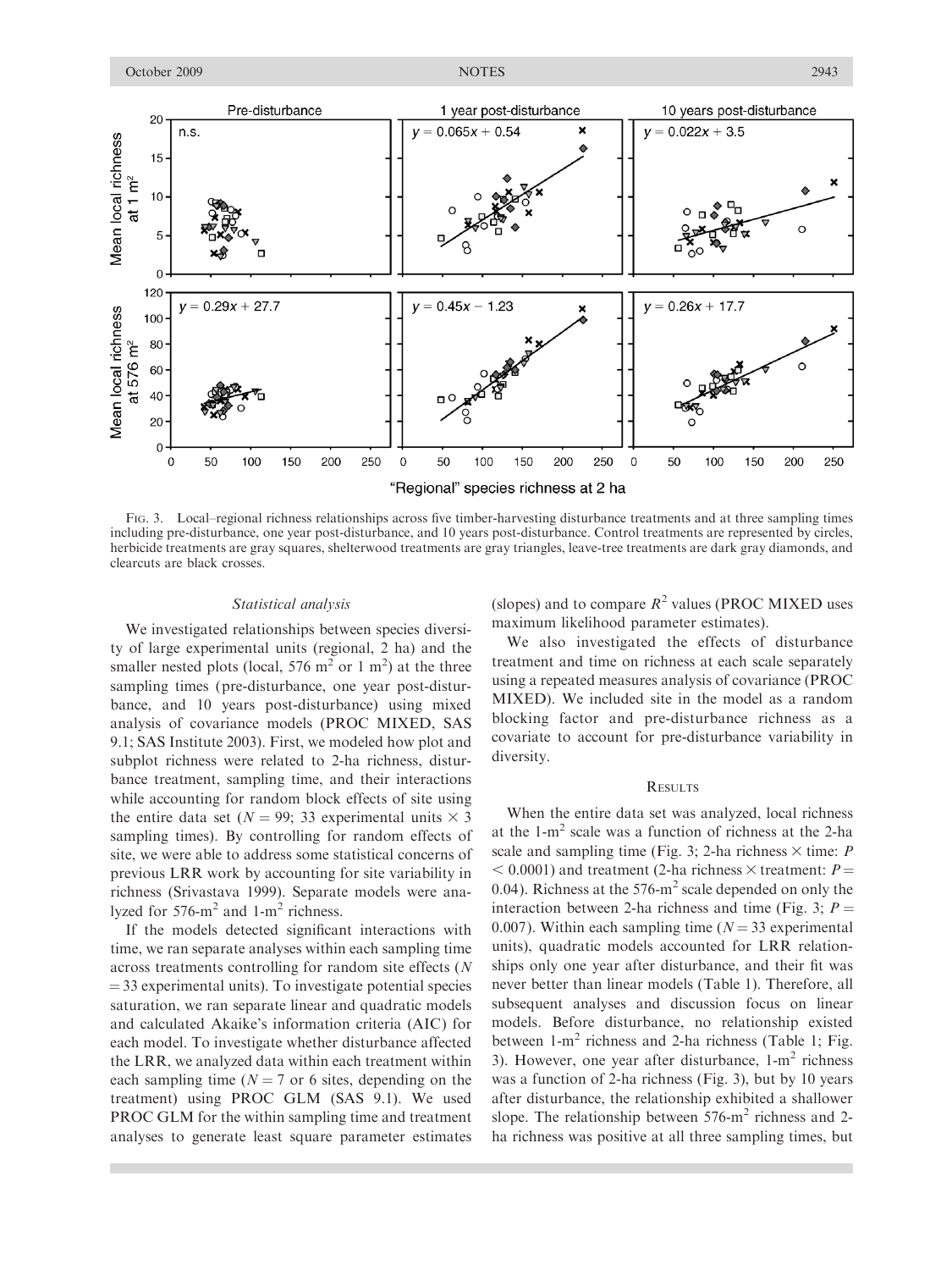TABLE 1. Akaike's information criteria and P values for linear and quadratic functions for local– regional richness relationships across disturbance treatments in Appalachian forests ( $N = 33$ ) before canopy disturbance and one year and 10 years after disturbance.

| Spatial scale<br>and function                | Pre-disturbance |                  |                | 1 year post-disturbance | 10 years post-disturbance |                 |  |
|----------------------------------------------|-----------------|------------------|----------------|-------------------------|---------------------------|-----------------|--|
|                                              | AIC.            | $\boldsymbol{p}$ | AIC            |                         | AIC                       | P               |  |
| $1 \text{ m}^2$<br>Linear<br>Quadratic       | 131.1<br>141.8  | 0.97<br>0.21     | 142.9<br>152.4 | < 0.001<br>0.01         | 133.8<br>148.7            | 0.007<br>0.20   |  |
| $576 \; \mathrm{m}^2$<br>Linear<br>Quadratic | 200.3<br>210.1  | < 0.001<br>0.61  | 226.0<br>234.5 | < 0.001<br>0.03         | 226.2<br>239.8            | < 0.001<br>0.83 |  |

Note: Data are shown in Fig. 3.

the slope increased immediately after disturbance and became shallower after 10 years, similar to the relationship between  $1-m^2$  and  $2$ -ha richness.

Relationships between local-regional richness within treatments depended on sampling time (Table 2). Before disturbance, no relationship existed between local and regional richness. One year following disturbance, the most disturbed sites tended to exhibit the steepest LRR compared to the less disturbed sites. Ten years following disturbance the only treatment to exhibit a positive LRR was the most disturbed (i.e., clearcut) treatment.

Richness at the regional scale (2-ha experiment unit) differed among treatments ( $P < 0.001$ ) but did not differ with time (Fig. 4A;  $P = 0.12$ ) or depend on a treatment  $\times$ time interaction ( $P = 0.67$ ). Richness at both local scales (576 m<sup>2</sup> and 1 m<sup>2</sup>) depended on disturbance ( $P < 0.001$ ) and time  $(P < 0.001)$  and only marginally on a treatment  $\times$  time interaction (P = 0.07 for 576 m<sup>2</sup> and  $P = 0.06$  for 1 m<sup>2</sup>). Specifically, local richness tended to peak one year after disturbance in the most disturbed treatments and decreased after 10 years (Fig. 4B).

#### **DISCUSSION**

Our work suggests that disturbance mediates local– regional richness relationships (LRRs), and LRRs change through time following disturbance. Prior to disturbance, local richness at the smallest spatial scale was not related to regional richness. Immediately following disturbance local richness increased with regional richness, and the strength of the relationship depended on disturbance intensity. Specifically, local richness depended strongly on regional richness in the most disturbed plots. Consistent with our predictions, the slopes of LRRs changed following disturbance and through time, and after 10 years LRRs appear to be returning to pre-disturbance conditions. These patterns suggest that local communities may become unsaturated after disturbances, when colonization of species overrides local interactions as an important process influencing local diversity (sensu He et al. 2005). As the community reorganizes following disturbance, strong interactions reduce local diversity and cause the slopes of LRRs to decline. Therefore, our results suggest that the slope of LRRs at different times may provide another important method of understanding the relative role of local and regional processes on the structure and dynamics of ecological communities.

We predicted LRRs would be asymptotic before disturbance and again 10 years following disturbance reflecting the importance of species interactions or

TABLE 2. Slope,  $R^2$ , and P values for within-treatment regressions between species richness measured in 2-ha experimental units and mean species richness measured within either  $18 \text{ 1-m}^2$  subplots or three 576-m<sup>2</sup> plots.

|                            | Pre-disturbance |       |                  | 1 year post-disturbance |       |                  | 10 years post-disturbance |       |                  |
|----------------------------|-----------------|-------|------------------|-------------------------|-------|------------------|---------------------------|-------|------------------|
| Spatial scale and function | Slope           | $R^2$ | $\boldsymbol{P}$ | Slope                   | $R^2$ | $\boldsymbol{P}$ | Slope                     | $R^2$ | $\boldsymbol{P}$ |
| $1 \text{ m}^2$            |                 |       |                  |                         |       |                  |                           |       |                  |
| Control                    | $-0.05$         | 0.09  | 0.51             | 0.04                    | 0.18  | 0.34             | 0.004                     | 0.01  | 0.8              |
| Herbicide                  | $-0.07$         | 0.44  | 0.15             | 0.05                    | 0.56  | 0.09             | 0.05                      | 0.41  | 0.17             |
| Shelterwood                | $-0.03$         | 0.13  | 0.43             | 0.06                    | 0.72  | 0.02             | 0.01                      | 0.16  | 0.36             |
| Leave tree                 | $-0.07$         | 0.06  | 0.64             | 0.06                    | 0.52  | 0.10             | 0.04                      | 0.49  | 0.12             |
| Clearcut                   | 0.03            | 0.09  | 0.50             | 0.08                    | 0.78  | 0.009            | 0.04                      | 0.87  | 0.002            |
| $576 \text{ m}^2$          |                 |       |                  |                         |       |                  |                           |       |                  |
| Control                    | 0.11            | 0.03  | 0.71             | 0.42                    | 0.61  | 0.04             | 0.21                      | 0.51  | 0.07             |
| Herbicide                  | 0.02            | 0.02  | 0.80             | 0.19                    | 0.55  | 0.09             | 0.27                      | 0.68  | 0.04             |
| Shelterwood                | 0.24            | 0.37  | 0.15             | 0.46                    | 0.91  | 0.0008           | 0.29                      | 0.89  | 0.002            |
| Leave tree                 | $-0.06$         | 0.01  | 0.89             | 0.39                    | 0.97  | 0.0005           | 0.28                      | 0.78  | 0.02             |
| Clearcut                   | 0.24            | 0.36  | 0.15             | 0.53                    | 0.96  | 0.0001           | 0.33                      | 0.92  | 0.0007           |

*Note:*  $N = 7$  for all treatments except herbicide and shelterwood, where  $N = 6$ .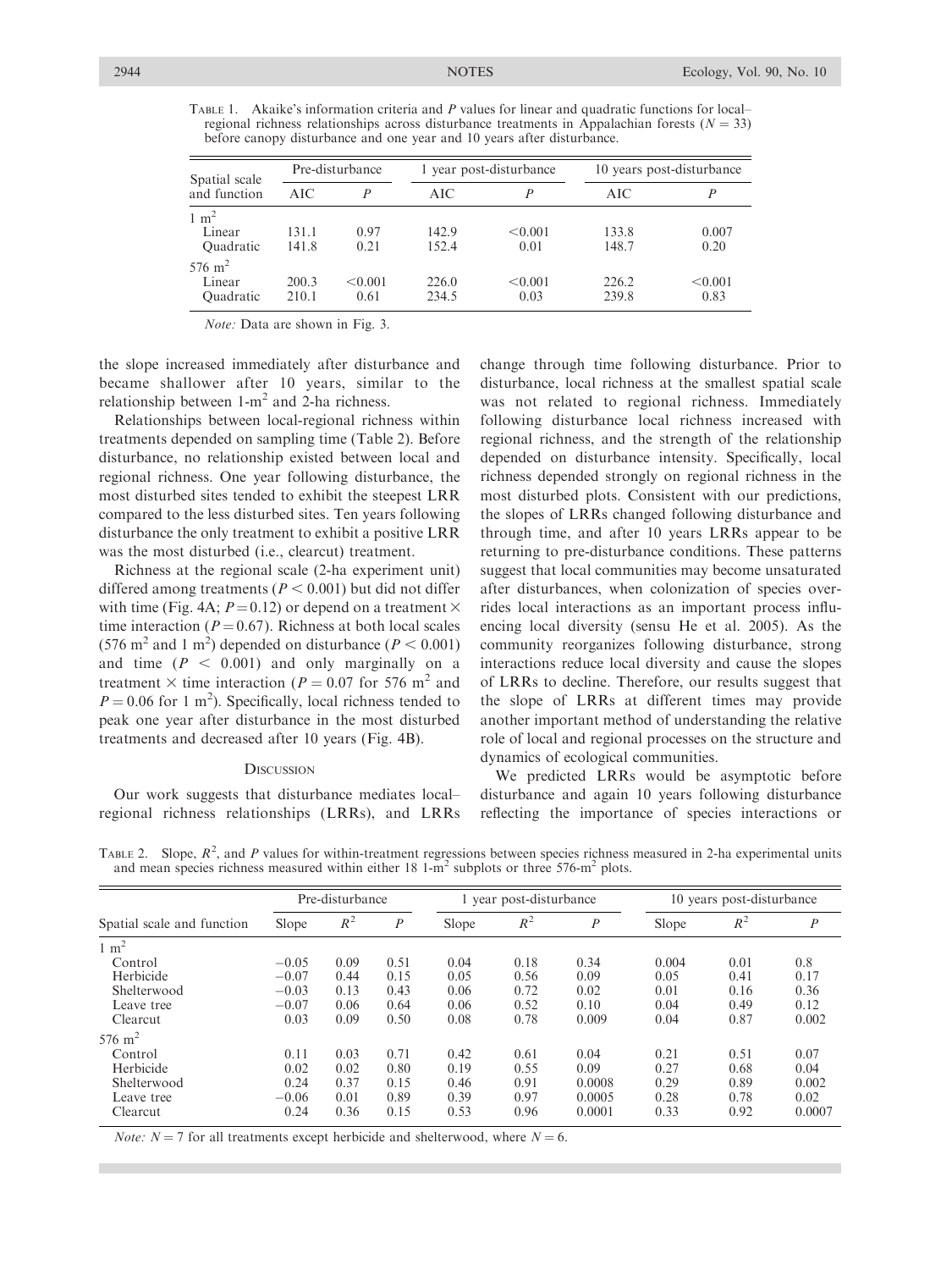

FIG. 4. Richness at (A) regional (2-ha) and (B) local  $(1-m^2)$  scales within each treatment and through time to emphasize the maintenance of diversity at regional scales but a decline in diversity at local scales during canopy development and recovery following disturbance. The arrow indicates time of disturbance treatment application. See Results for treatment and time effects. Richness of treatments at the  $576\text{-}m^2$  scale is not shown because of similarities in patterns between  $576\text{-}m^2$  and  $1\text{-}m^2$  scales.

canopy shading in forests. However, we found little evidence of a saturating LRR even at the smallest spatial scale  $(1 \text{ m}^2)$  where saturation is expected either because of sampling issues (Loreau 2000) or competitive exclusion (Huston 1999). Several ecologists have pointed out the difficulty in determining linear vs. saturating functions (Srivastava 1999, Hillebrand and Blenckner 2002). It is possible that a saturating LRR existed before disturbance, but that the lower limits of richness at our regional scale prevented detection of such a pattern.

As we predicted, disturbance increased diversity at all spatial scales, which in turn led to positive LRRs after disturbance. The change in relationship between local and regional diversity after disturbance was related to colonization of species after removing biological or environmental resistance to shade intolerant species (Belote et al. 2008). In temperate forests, dominant overstory tree species control understory plant species diversity (e.g., Gilliam and Roberts 2003). In contrast to our results, Collins et al. (2002), working in a tallgrass prairie, showed that LRRs were stronger (i.e., more variance in the relationship explained) in less disturbed communities than in those experiencing fire or bison grazing. In our system, the control exerted by a closed canopy forest on the understory plant community may be reduced or temporarily eliminated by timber harvesting. Colonization of new species via germination of dormant seeds and post-disturbance seed dispersal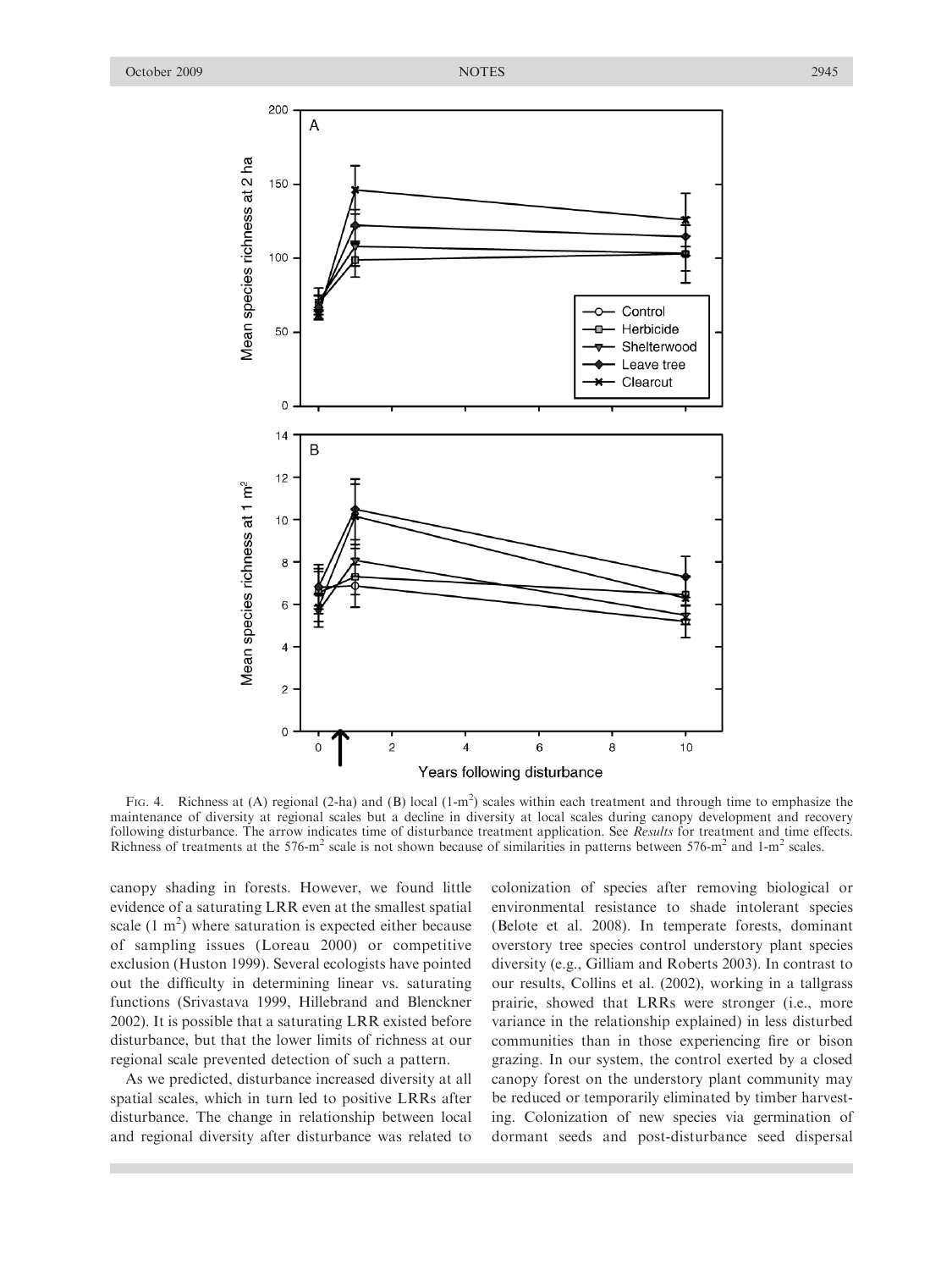

PLATE 1. Disturbance mediates the relationship between local and regional plant diversity in Appalachian forests. Disturbance treatments were applied to 2-ha experimental units and represented a gradient from uncut control to clearcut tree harvest. Pictured on the left is a clearcut treatment several years post-disturbance; on the right is an uncut control treatment. Photo credit: Tom Fox.

subsequently becomes a strong influence on local species diversity, but after 10 years of forest development, the effects of the canopy once again control diversity. Thus, our results and those from studies of different plant communities suggest that investigating temporal patterns of LRRs may be an important tool to understanding local controls of species diversity.

Our empirical results generally support previous attempts to model local-regional richness relationships through time during community assembly (Mouquet et al. 2003). Mouquet et al. (2003) predicted that the slope of the LRR should increase through time until the community reaches equilibrium at which time the LRR slope would decrease to zero through competitive exclusion. Our results differ slightly from Mouquet et al. (2003) in that our LRR slopes were steepest immediately after disturbance, whereas their modeled LRR slopes became steepest at a relatively later stage after disturbance. These differences between studies may be due to the timing of colonists which increased for multiple years in Mouquet et al.'s model, but apparently peaked one year after disturbance in our system

(although the exact shape of the how local richness varied through time is unknown because we resampled only one and ten years post-disturbance). In an empirical study on microarthropods occupying moss beds, Starzomski et al. (2008) found that local richness did not depend on regional richness during any time of community assembly. Thus, it remains to be seen how, or whether, time since disturbance might affect LRRs across other communities.

LRRs are only patterns, yet they are used to infer underlying community processes operating at either local or regional scales (Huston 1999, Harrison and Cornell 2008). In our case, the underlying processes included disturbance, colonization, and post-disturbance shading of the understory by tree canopy closure. Moreover, disturbance was both a regional and local event causing richness to increase at all scales. After 10 years, richness at the largest (''regional'') spatial scale remained relatively stable, while decreasing at the smaller scales. Environmental heterogeneity at the 2-ha experimental units allowed for diversity following disturbance to be maintained in patches of high light,